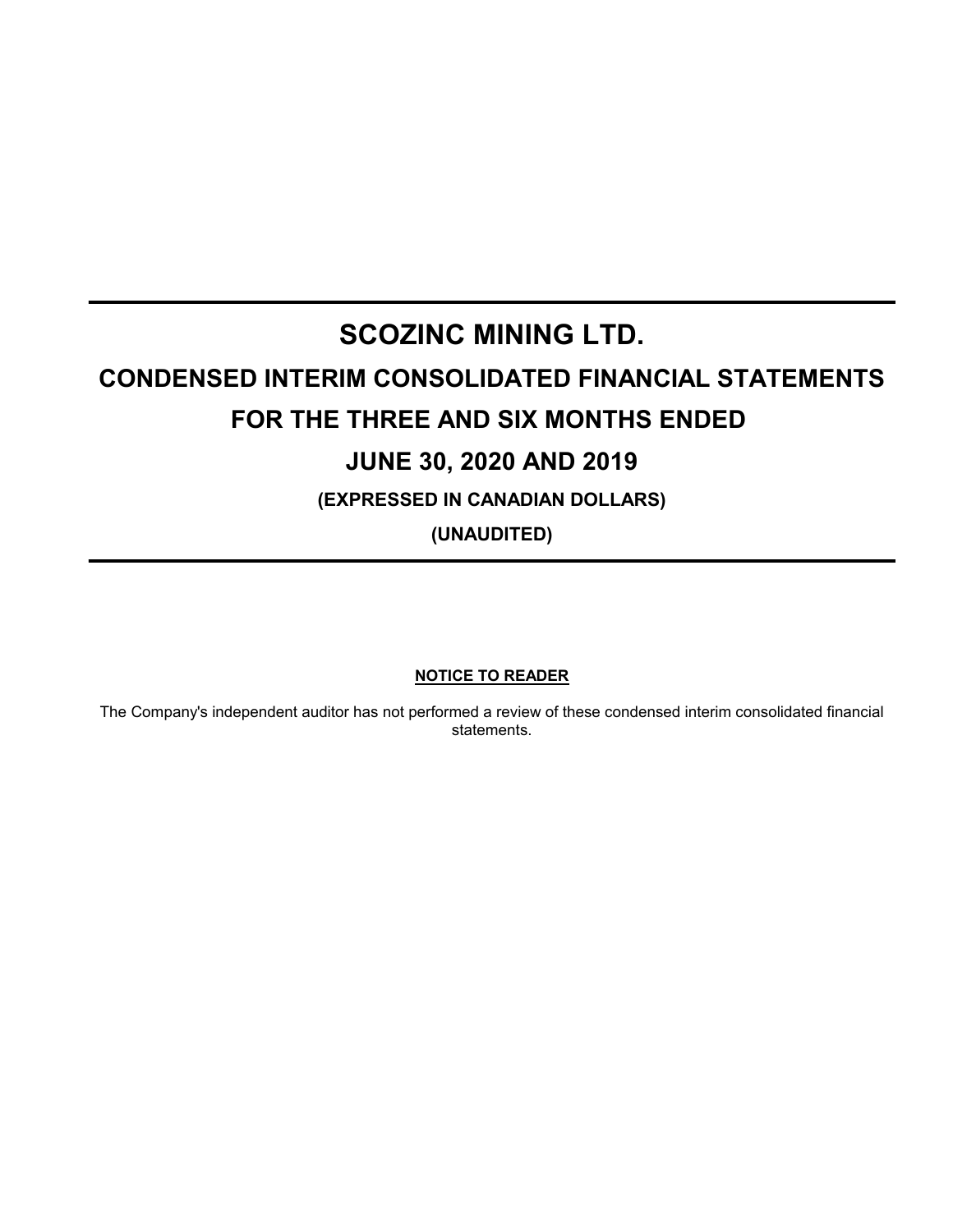# **ScoZinc Mining Ltd. CONDENSED INTERIM CONSOLIDATED STATEMENTS OF FINANCIAL POSITION (PRESENTED IN CANADIAN DOLLARS) (UNAUDITED)**

| As at                                                                                                                                                       | <b>June 30,</b><br>2020 |                                                      | December 31,<br>2019 |                                                      |
|-------------------------------------------------------------------------------------------------------------------------------------------------------------|-------------------------|------------------------------------------------------|----------------------|------------------------------------------------------|
| <b>ASSETS</b>                                                                                                                                               |                         |                                                      |                      |                                                      |
| Current<br>Cash<br>Amounts receivable and prepaid expenses (Note 5)                                                                                         | \$                      | 471,474<br>155,856                                   | \$                   | 519,138<br>85,855                                    |
|                                                                                                                                                             |                         | 627,330                                              |                      | 604,993                                              |
| Cash held for reclamation (Note 3)<br>Property, plant and equipment (Note 4)<br>Exploration and evaluation assets (Note 6)<br>Right-of-use asset (Note 7)   |                         | 3,181,050<br>7,853,007<br>7,765,914<br>80,248        |                      | 3,163,616<br>7,934,074<br>7,252,535<br>85,425        |
|                                                                                                                                                             |                         | 18,880,219                                           |                      | 18,435,650                                           |
|                                                                                                                                                             | \$                      | 19,507,549                                           | $\frac{1}{2}$        | 19,040,643                                           |
| <b>LIABILITIES</b>                                                                                                                                          |                         |                                                      |                      |                                                      |
| Current<br>Accounts payable and accrued liabilities (Note 9)<br>Amounts payable to related parties (Note 15)<br>Lease obligation - current portion (Note 8) | \$                      | 256,418<br>59,468<br>13,790                          | \$                   | 339,124<br>52,768<br>14,545                          |
| Lease obligation - long term portion (Note 8)<br>Decommissioning liability (Note 10)<br>Loan payable (Note 16)                                              |                         | 329,676<br>63,920<br>2,600,000<br>40,000             |                      | 406,437<br>67,420<br>2,600,000<br>۰                  |
|                                                                                                                                                             |                         | 3,033,596                                            |                      | 3,073,857                                            |
| <b>EQUITY</b><br>Share capital (Note 11)<br>Warrants (Note 12(b))<br>Contributed surplus<br><b>Deficit</b>                                                  |                         | 83,068,615<br>1,755,559<br>758,059<br>(69, 108, 280) |                      | 82,642,357<br>1,021,145<br>711,192<br>(68, 407, 908) |
|                                                                                                                                                             |                         | 16,473,953                                           |                      | 15,966,786                                           |
|                                                                                                                                                             | \$                      | 19,507,549                                           | \$                   | 19,040,643                                           |

**Nature of Operations and Going Concern** (Note 1) **Contingencies** (Note 13)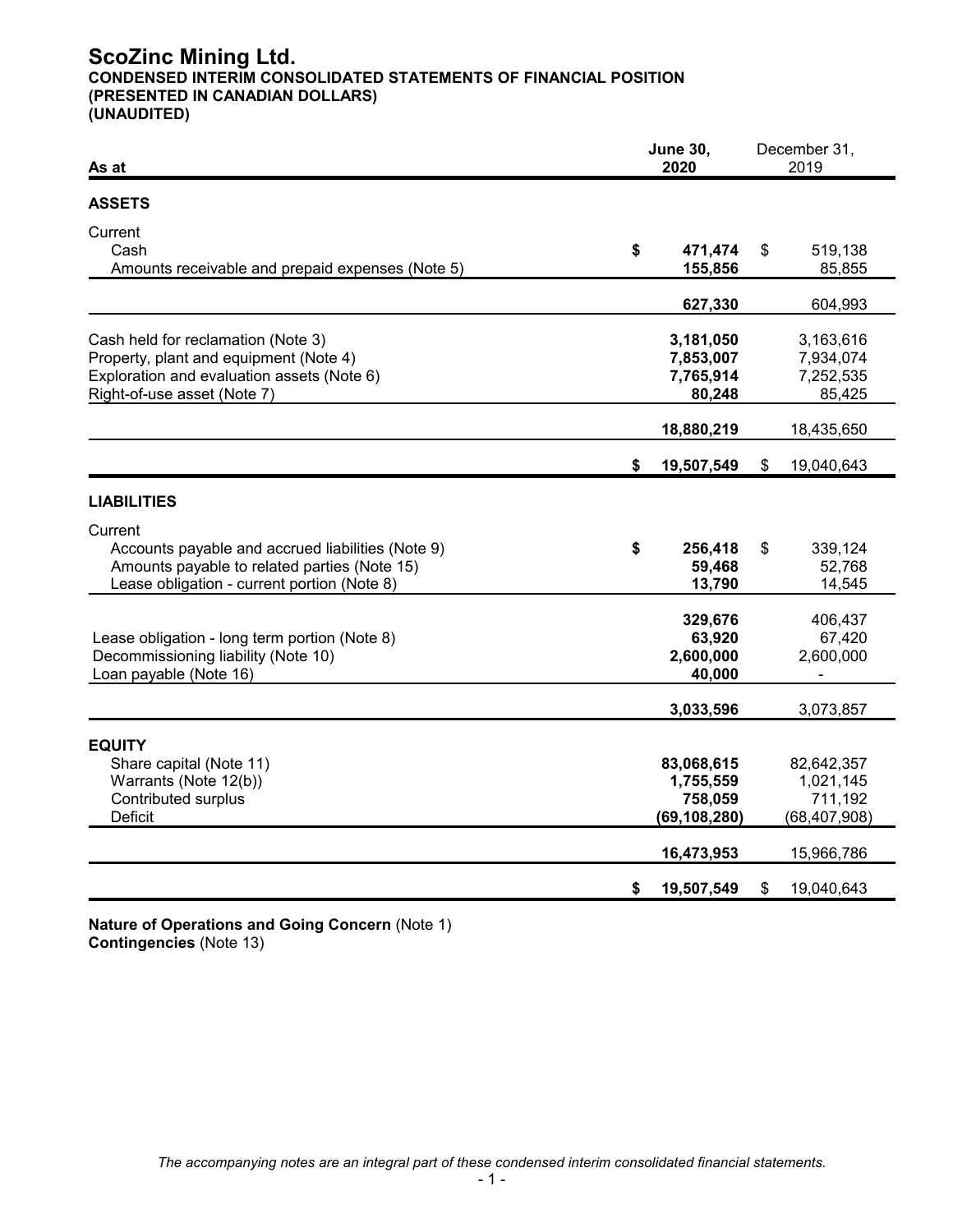# **ScoZinc Mining Ltd.**

**CONDENSED INTERIM CONSOLIDATED STATEMENTS OF LOSS AND COMPREHENSIVE LOSS (PRESENTED IN CANADIAN DOLLARS)**

**(UNAUDITED)**

|                                                                             | <b>Three Months Ended</b><br><b>June 30,</b> |                 | <b>Six Months Ended</b><br><b>June 30,</b> |                   |    |            |
|-----------------------------------------------------------------------------|----------------------------------------------|-----------------|--------------------------------------------|-------------------|----|------------|
|                                                                             |                                              | 2020            | 2019                                       | 2020              |    | 2019       |
| <b>EXPENSES</b>                                                             |                                              |                 |                                            |                   |    |            |
| Salaries and benefits                                                       | \$                                           | 126,511         | \$<br>97,944                               | \$<br>398,599     | \$ | 208,251    |
| Office and general                                                          |                                              | 51,200          | 24,536                                     | 115,252           |    | 62,113     |
| Legal and accounting fees                                                   |                                              | 31,789          | 34,664                                     | 49,946            |    | 64,245     |
| Investor relations                                                          |                                              | 60,284          | 3,836                                      | 65,310            |    | 8,628      |
| Amortization (Notes 4 and 7)                                                |                                              | 45,371          | 44,246                                     | 90,744            |    | 88,547     |
| Consulting                                                                  |                                              | 40,116          | 22,725                                     | 70,949            |    | 47,069     |
| Share-based payments (Note 12(a))                                           |                                              | 22,831          |                                            | 46,867            |    | 3,745      |
| Regulatory fees                                                             |                                              | 11,110          | 10,201                                     | 11,772            |    | 16,155     |
| Net loss before interest and other items:                                   |                                              | (389, 212)      | (238, 152)                                 | (849, 439)        |    | (498, 753) |
| Interest income                                                             |                                              | 8,842           | 9,133                                      | 17,877            |    | 18,193     |
| Gain on settlement of liabilities (Note 9)                                  |                                              |                 | (19, 584)                                  | 131,190           |    | (19, 584)  |
| <b>NET LOSS AND COMPREHENSIVE</b><br><b>LOSS FOR THE PERIOD</b>             | S                                            | $(380, 370)$ \$ | (248, 603)                                 | \$<br>(700, 372)  | \$ | (500, 144) |
|                                                                             |                                              |                 |                                            |                   |    |            |
| <b>Basic and diluted loss per share (Note 14)</b>                           | \$                                           | $(0.06)$ \$     | (0.04)                                     | \$<br>$(0.06)$ \$ |    | (0.09)     |
| Weighted average number of common<br>shares outstanding - basic and diluted |                                              | 12,420,760      | 6,263,945                                  | 11,272,412        |    | 5,764,995  |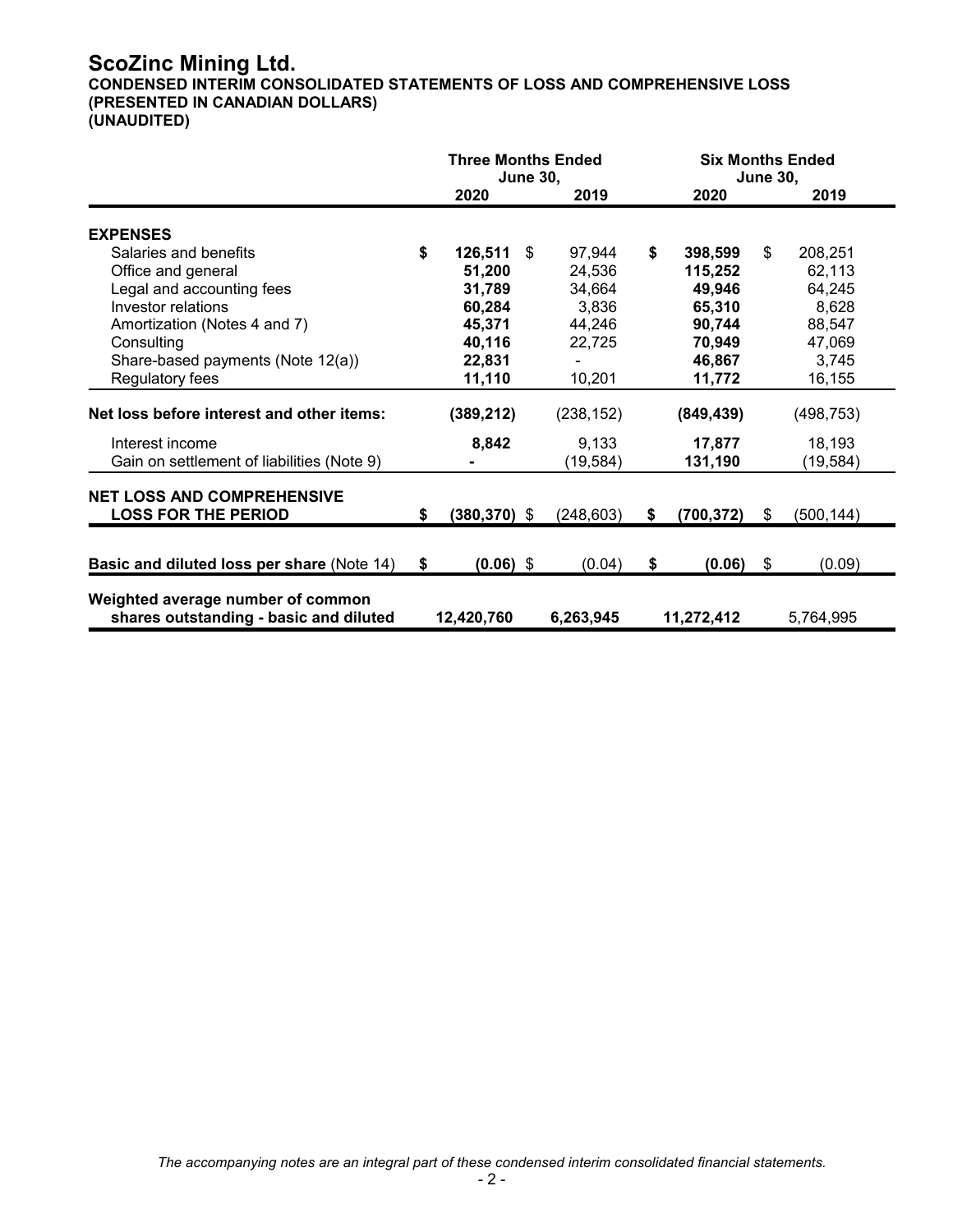# **ScoZinc Mining Ltd. CONDENSED INTERIM CONSOLIDATED STATEMENTS OF CHANGES IN SHAREHOLDERS' EQUITY (PRESENTED IN CANADIAN DOLLARS, EXCEPT SHARE AMOUNTS) (UNAUDITED)**

|                                             | Number of     |                                        |            | <b>Contributed</b> |                                     |            |
|---------------------------------------------|---------------|----------------------------------------|------------|--------------------|-------------------------------------|------------|
|                                             | <b>Shares</b> | Amount                                 | Warrants   | <b>Surplus</b>     | <b>Deficit</b>                      | Total      |
| Balance, December 31, 2018                  |               | 5,266,044 \$81,358,592 \$              | 318,006 \$ |                    | 558,065 \$(66,914,948) \$15,319,715 |            |
| Issued on private placement, net of costs   | 1,100,000     | 515,000                                |            |                    |                                     | 515,000    |
| Warrants issued on private placement        |               | (69, 630)                              | 69,630     |                    |                                     |            |
| Broker warrants issued on private placement |               | (4,684)                                | 4,684      |                    |                                     |            |
| Stock-based compensation                    |               |                                        |            | 3,745              |                                     | 3,745      |
| Issued on settlement of debt                | 391,666       | 176,250                                |            |                    |                                     | 176,250    |
| Loss for the period                         |               |                                        |            |                    | (500,144)                           | (500,144)  |
| <b>Balance, June 30, 2019</b>               | 6,757,710     | 81,975,528                             | 392,320    | 561,810            | (67, 415, 092)                      | 15,514,566 |
| Balance, December 31, 2019                  | 10,101,460    | 82,642,357                             | 1,021,145  | 711,192            | (68, 407, 908)                      | 15,966,786 |
| Issued on private placement, net of costs   | 3,833,333     | 1,094,672                              |            |                    |                                     |            |
| Warrants issued on private placement        |               | (723, 837)                             | 723,837    |                    |                                     |            |
| Broker warrants issued on private placement |               | (10, 577)                              | 10,577     |                    |                                     |            |
| Issued on settlement of debt                | 150,000       | 66,000                                 |            |                    |                                     | 66,000     |
| Stock-based compensation                    |               |                                        |            | 46,867             |                                     | 46,867     |
| Loss for the period                         |               |                                        |            |                    | (700,372)                           | (700,372)  |
| <b>Balance, June 30, 2020</b>               |               | 14,084,793 \$83,068,615 \$1,755,559 \$ |            |                    | 758,059 \$(69,108,280) \$15,379,281 |            |

*The accompanying notes are an integral part of these condensed interim consolidated financial statements.*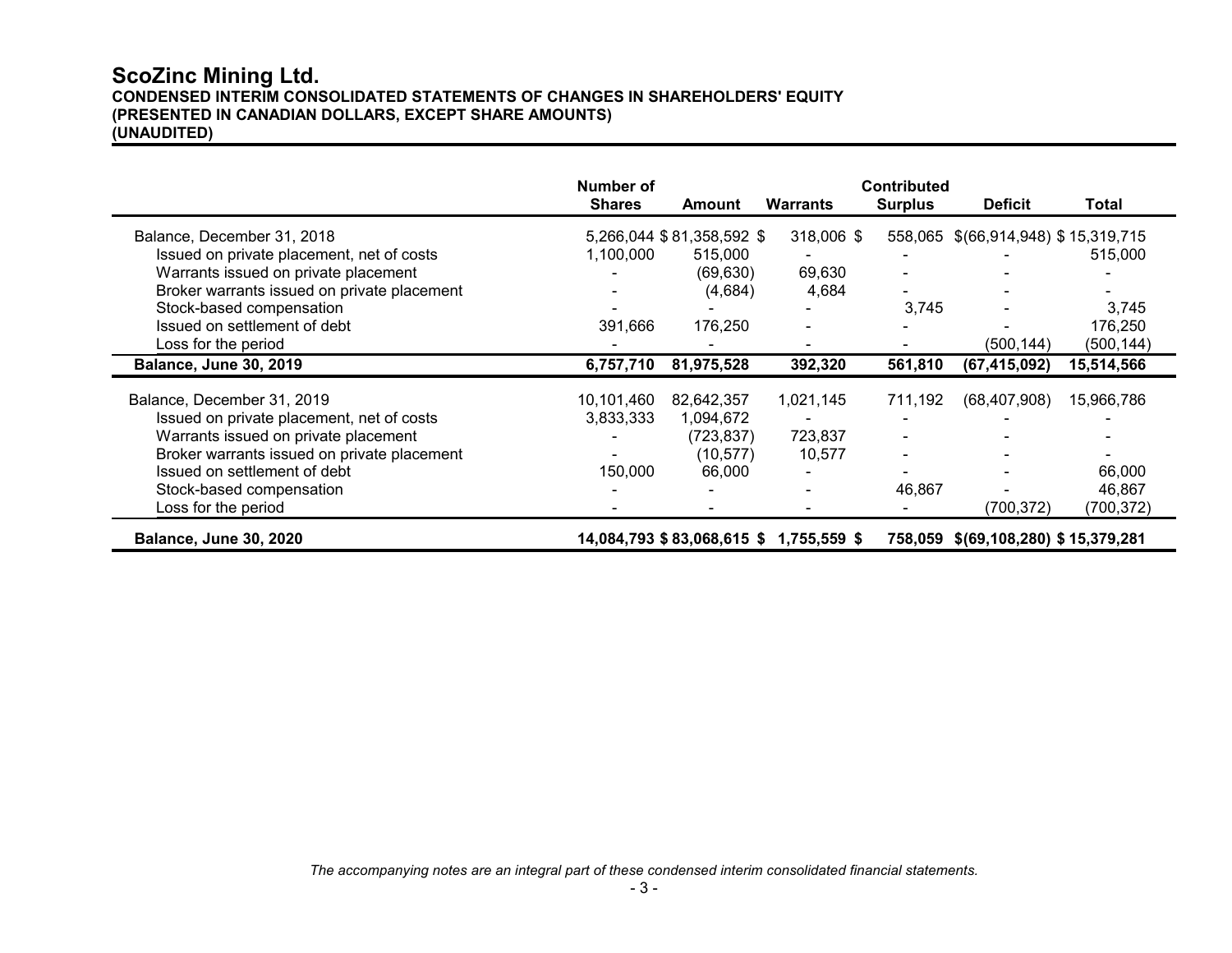# **ScoZinc Mining Ltd. CONDENSED INTERIM CONSOLIDATED STATEMENTS OF CASH FLOWS (PRESENTED IN CANADIAN DOLLARS) (UNAUDITED)**

| For the Six Months Ended June 30             | 2020             | 2019             |
|----------------------------------------------|------------------|------------------|
| <b>CASH (USED IN) PROVIDED BY:</b>           |                  |                  |
| <b>OPERATING ACTIVITIES</b>                  |                  |                  |
| Net loss for the period:                     | \$<br>(700, 372) | \$<br>(500, 144) |
| Amortization                                 | 90,744           | 88,547           |
| Share-based payments                         | 46,867           | 3,745            |
| (Gain (loss) on settlement of liabilities    | (131, 190)       | 19,584           |
| Accretion of lease liability                 | 5,178            | (7,087)          |
| Accrued interest income                      | (17, 877)        | (18, 193)        |
|                                              | (706, 650)       | (413, 548)       |
| Net change in non-cash working capital:      |                  |                  |
| Amounts receivable and prepaid expenses      | (70,001)         | (54, 738)        |
| Accounts payable and accrued liabilities     | 113,051          | (92, 448)        |
| Amounts payable to related parties           | 6,700            | 10,280           |
|                                              | (656, 900)       | (550, 454)       |
| Interest received                            | 443              | 1,117            |
|                                              |                  |                  |
|                                              | (656, 457)       | (549, 337)       |
| <b>INVESTING ACTIVITIES</b>                  |                  |                  |
| Exploration and evaluation assets            | (513, 379)       | (73, 560)        |
| Acquisition of property, plant and equipment | (4,500)          |                  |
|                                              |                  |                  |
|                                              | (517, 879)       | (73, 560)        |
| <b>FINANCING ACTIVITIES</b>                  |                  |                  |
| Lease payments                               | (8,000)          |                  |
| Share capital issued for cash                | 1,150,000        | 550,000          |
| Share issue costs                            | (55, 328)        | (35,000)         |
| Proceeds from loan payable                   | 40,000           |                  |
|                                              | 1,126,672        | 515,000          |
| <b>CHANGE IN CASH</b>                        | (47, 664)        | (107, 897)       |
| <b>CASH, BEGINNING OF PERIOD</b>             | 519,138          | 279,305          |
| <b>CASH, END OF PERIOD</b>                   |                  |                  |
|                                              | \$<br>471,474    | \$<br>171,408    |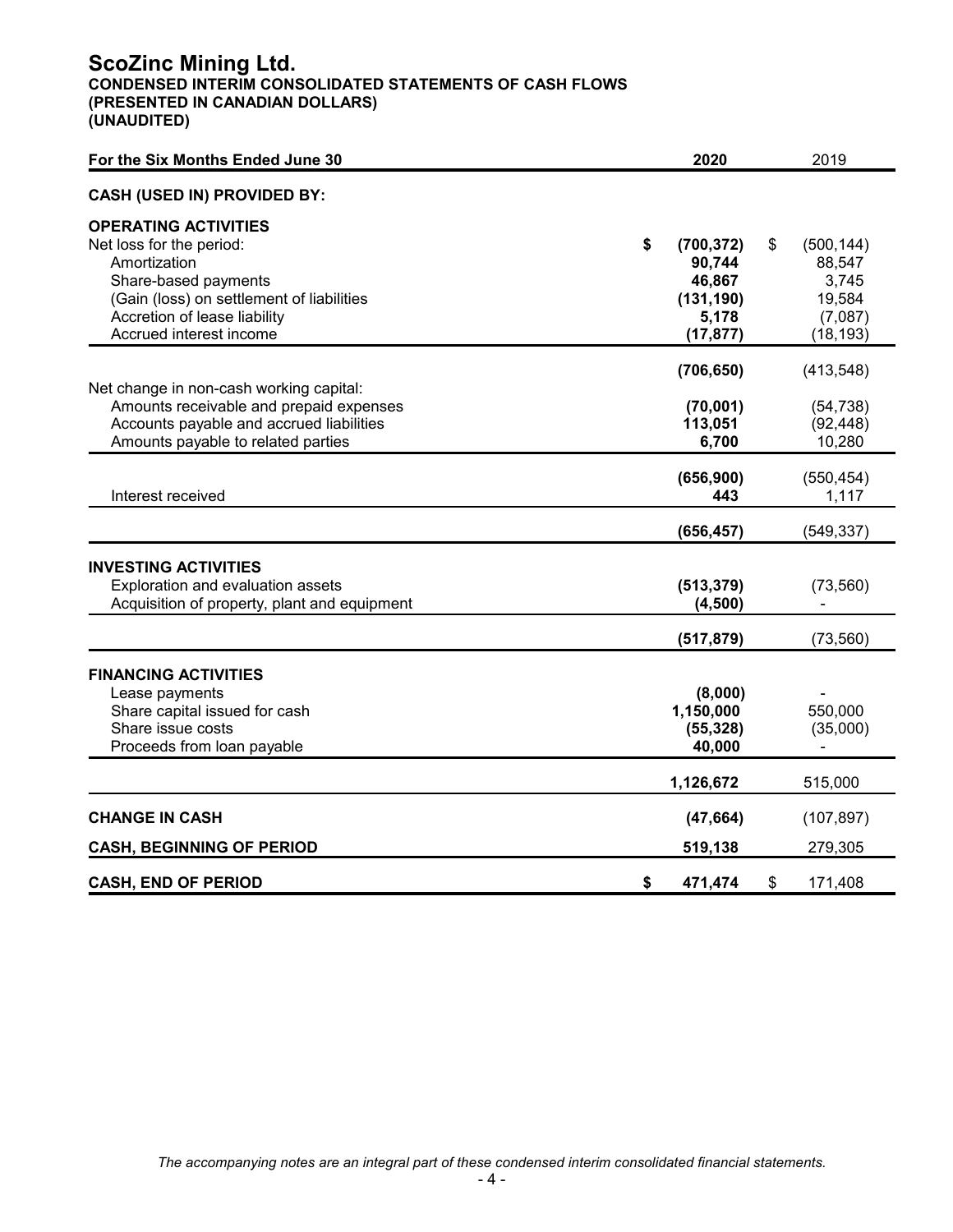#### **1. NATURE OF OPERATIONS AND GOING CONCERN**

Scozinc Mining Ltd. (the "Company" or "ScoZinc"), and its wholly owned subsidiary Scozinc Limited (collectively, the "Group") is engaged in base metals mining and related activities, including the exploration and evaluation of mineral property interests that are considered to have the potential for economic mineralization and development. The Company is a public company, which is listed on the TSX Venture Exchange and incorporated and domiciled in Canada. The address of its registered office is Purdy's Wharf, 1959 Upper Water Street, Suite 1301, Nova Scotia, B3J 3N2.

The condensed interim consolidated financial statements have been prepared on a going concern basis, which assumes the Group will continue in operation through the fiscal year and into the foreseeable future and will be able to realize assets and discharge its liabilities and commitments in the normal course of operations at the amounts stated in the consolidated financial statements.

The Company has not generated revenue from operations. The Company has incurred a net loss of \$ 700,372 for the six months ended June 30, 2020 (six months ended June 30, 2019 - \$500,144), and as of that date has an accumulated deficit of \$69,108,280 (December 31, 2019 - \$68,407,908). As at June 30, 2020, cash amounted to \$ 471,474 (December 31, 2019 - \$519,138) and the Company had a working capital deficiency of \$(297,654) (December 31, 2019 - working capital of \$198,556). The ability of the Company to carry out its planned business objectives is dependent on its ability to raise adequate financing from lenders, shareholders and other investors and/or generate operating profitability and positive cash flow. There can be no assurances that the Company will continue to obtain the additional financial resources necessary and/or achieve profitability or positive cash flows. If the Company is unable to obtain adequate financing, the Company will be required to curtail operations, and development activities and there would be significant uncertainty whether the Company would continue as a going concern and realize its assets and settle its liabilities and commitments in the normal course of business.

At June 30, 2020, the Company did not have sufficient cash on hand to meet all planned exploration, development, general expenses and property payments for the next twelve months. The Company plans to raise additional capital to further develop and explore its project, however the Company may increase or decrease expenditures as necessary to adjust to a changing capital market environment.

The above factors indicate the existence of material uncertainties that may cast significant doubt on the ability of the Company to continue as a going concern.

The condensed interim consolidated financial statements do not include any adjustments that might be necessary if the Company is unable to continue as a going concern. If management is unsuccessful in securing capital, the Company's assets may not be realized or its liabilities discharged at their carrying amounts and these differences could be material.

#### **2. ACCOUNTING POLICIES**

#### **Statement of Compliance**

These condensed interim financial statements have been prepared in accordance with International Accounting Standard 34, Interim Financial Reporting. Accordingly, they do not include all of the information required for full annual financial statements required by IFRS as issued by IASB and interpretations issued by IFRIC. These condensed interim consolidated financial statements should be read in conjunction with the Company's audited consolidated financial statements for the year ended December 31, 2019.

These condensed interim consolidated financial statements were authorized for issuance by the Board of Directors of the Company on August 26, 2020.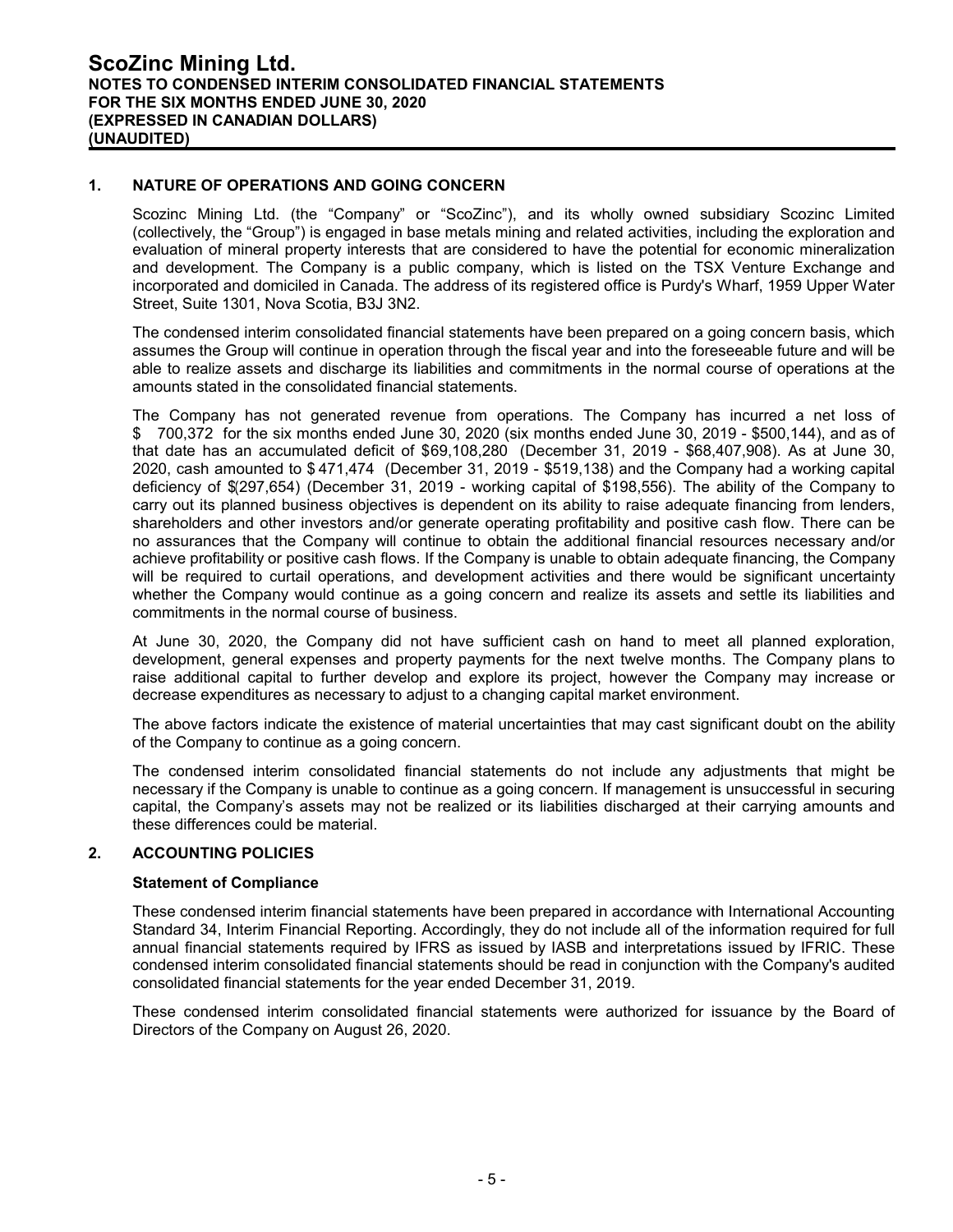### **2. ACCOUNTING POLICIES (Continued)**

#### **Basis of Presentation**

These unaudited condensed interim consolidated financial statements have been prepared on a historical cost basis, except for financial instruments which are measured at fair value. In addition, these consolidated financial statements have been prepared using the accrual basis of accounting except for cash flow information.

In the preparation of these unaudited condensed interim consolidated financial statements, management is required to make estimates and assumptions that affect the reported amounts of assets and liabilities, the disclosure of contingent assets and liabilities at the date of the financial statements and the reported amounts of expenses during the period. Actual results could differ from these estimates.

#### **Basis of Consolidation**

These condensed interim consolidated financial statements include the accounts of the Company, and its active subsidiary, ScoZinc. All significant intercompany transactions are eliminated on consolidation.

#### **Accounting Pronouncements Adopted During the Period**

#### IAS 1, Presentation of Financial Statements ("IAS 1")

Amendments to IAS 1, issued in October 2018, provide clarification on the definition of material and how it should be applied. The amendments also align the definition of material across IFRS and other publications.

This standard was adopted on January 1, 2020, with no impact on the Company's condensed interim consolidated financial statements.

#### IAS 8, Accounting Policies, Changes in Accounting Estimates and Errors ("IAS 8")

Amendments to IAS 8, issued in October 2018, provide clarification on the definition of material and how it should be applied. The amendments also align the definition of material across IFRS and other publications.

This standard was adopted on January 1, 2020, with no impact on the Company's condensed interim consolidated financial statements.

#### **3. CASH HELD FOR RECLAMATION**

The Company is required to make reclamation deposits in respect of its expected rehabilitation obligations as set out below.

The Company has agreed with the Province of Nova Scotia (Department of Natural Resources) to remediate the ScoZinc mine facility to an agreed status at the end of the mining operations at the site; as a result the Company is required to make reclamation deposits in respect of this obligation. As at June 30, 2020, a \$2,890,669 (December 31, 2019 – \$2,874,286) cash bond, including accrued interest, is posted with the Province of Nova Scotia.

In addition, the Company has a reclamation bond with the Nova Scotia Department of Environment for \$190,381 (December 31, 2019 – \$189,330), including accrued interest, which is required to address the potential replacement of domestic water supplies that could potentially be downgraded by mining operations.

Nova Scotia Business Inc. holds a reclamation bond in the amount of \$100,000 (December 31, 2019 - \$100,000) in relation to the land, which the Company leases from the organization in Sheet Harbour. The bond will be held until the current lease agreement expires on April 1, 2028.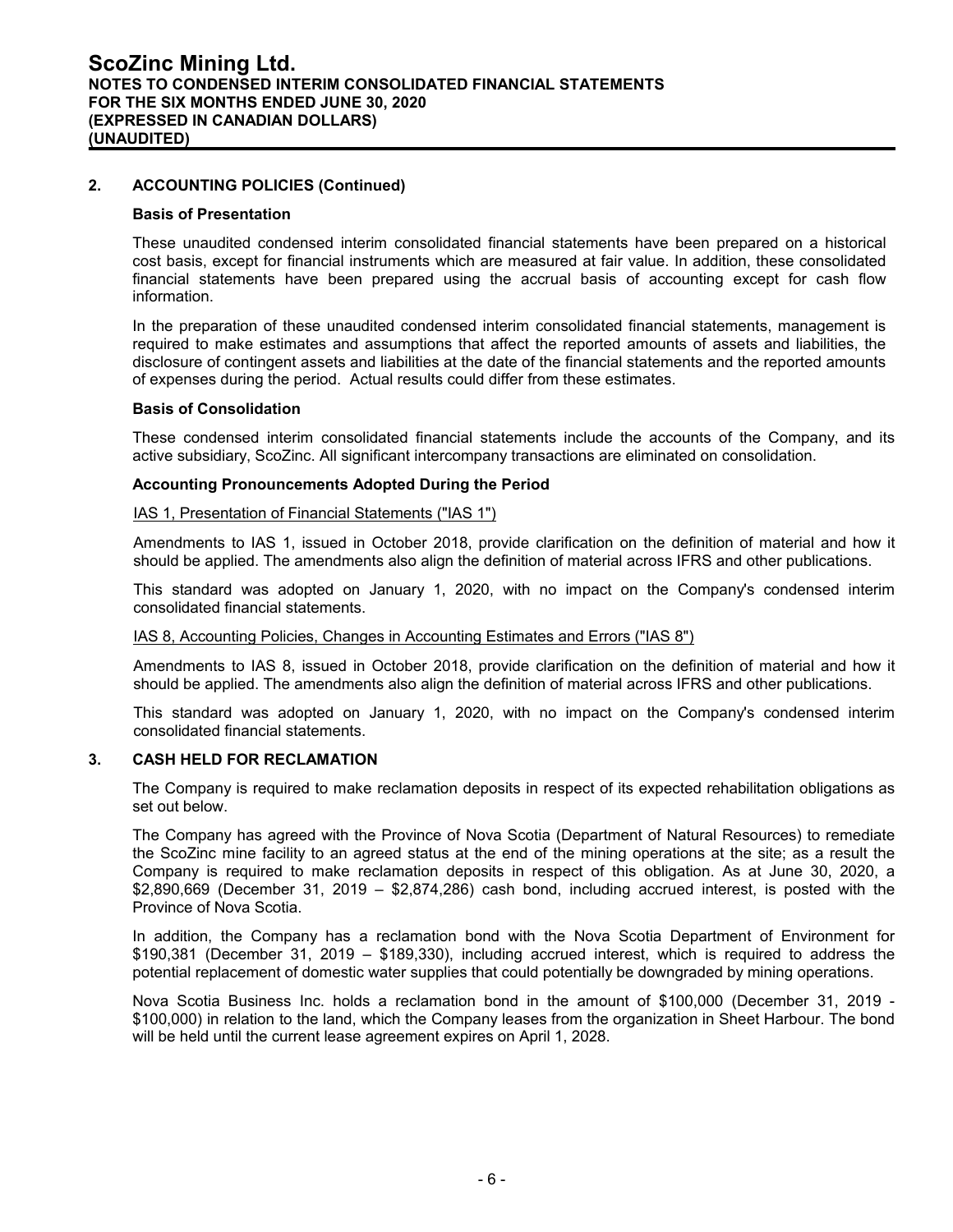## **4. PROPERTY, PLANT AND EQUIPMENT**

|                                                        | Mine Plant,<br><b>Exploration</b><br><b>Field</b><br><b>Equipment</b><br>and Land<br><b>Equipment</b> | <b>Total</b>        |
|--------------------------------------------------------|-------------------------------------------------------------------------------------------------------|---------------------|
| Cost<br>Balance, December 31, 2018<br><b>Additions</b> | $$9,289,141$ \$<br>836,641<br>\$10,125,782<br>18,000                                                  | 18,000              |
| Balance, December 31, 2019<br><b>Additions</b>         | 9,307,141<br>836,641<br>4,500                                                                         | 10,143,782<br>4,500 |
| <b>Balance, June 30, 2020</b>                          | $$9,311,641$ \$<br>836,641<br>\$10,148,282                                                            |                     |
| <b>Accumulated Amortization</b>                        |                                                                                                       |                     |
| Balance, December 31, 2018<br>Amortization             | $$1,204,632$ \$<br>836,641 \$ 2,041,273<br>168,435                                                    | 168,435             |
| Balance, December 31, 2019<br>Amortization             | 1,373,067<br>836,641<br>85,567<br>ä,                                                                  | 2,209,708<br>85,567 |
| <b>Balance, June 30, 2020</b>                          | $$1,458,634$ \$<br>836,641<br>\$2,295,275                                                             |                     |
| Net Book Value, December 31, 2019                      | $$7,934,074$ \$<br>\$7,934,074                                                                        |                     |
| Net Book Value, June 30, 2020                          | $$7,853,007$ \$<br>\$7,853,007<br>$\blacksquare$                                                      |                     |
| <b>ACCOUNTS RECEIVABLE AND PREPAID EXPENSES</b>        | December 31,<br><b>June 30,</b><br>2020<br>2019                                                       |                     |
| Refundable GST/HST<br>Prepaid expenses                 | \$<br>113,218<br>\$<br>50,822<br>42,638<br>35,033                                                     |                     |
|                                                        | \$<br>155,856<br>\$<br>85,855                                                                         |                     |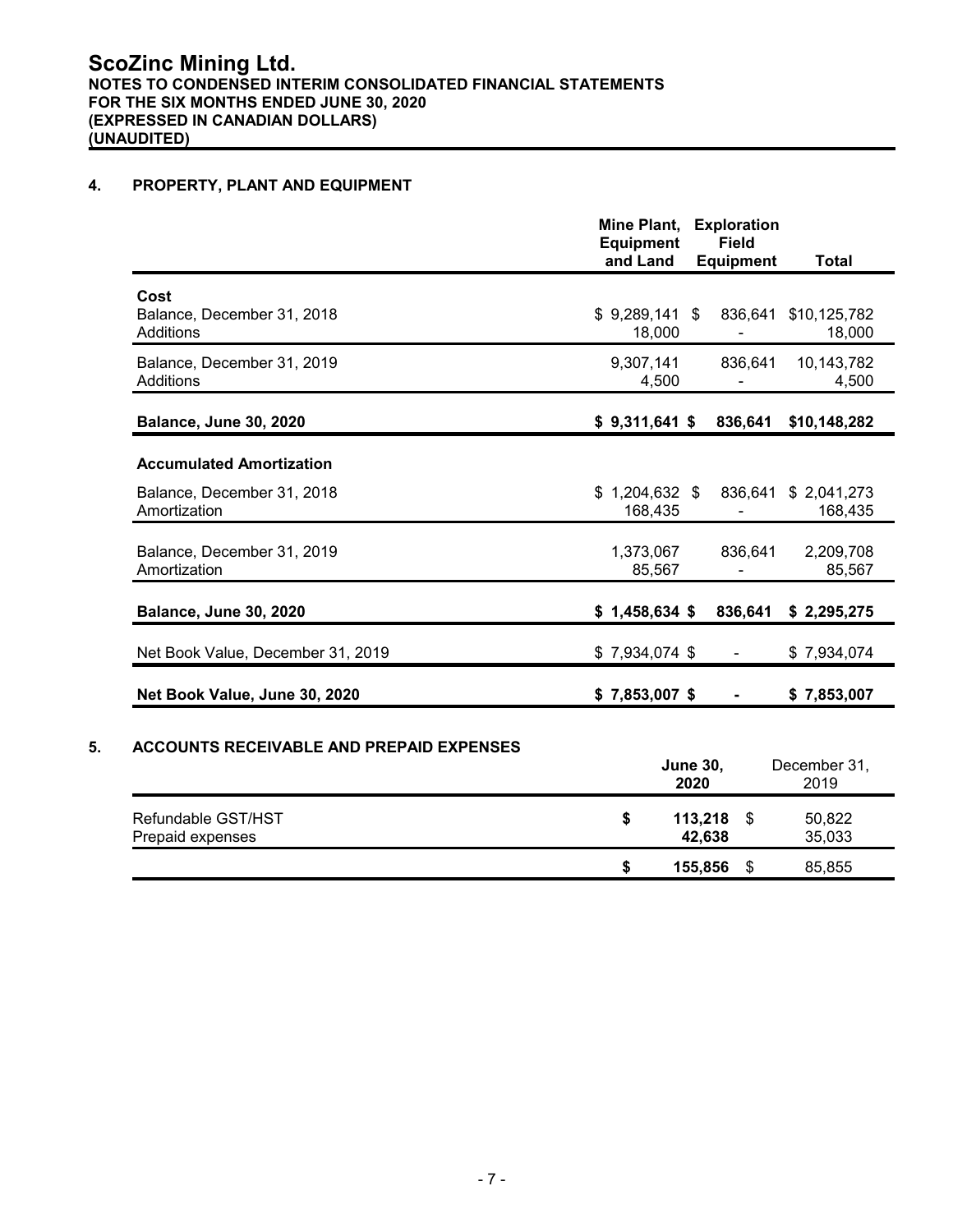#### **6. EXPLORATION AND EVALUATION ASSETS**

#### **Scozinc Projects, Nova Scotia**

As part of the business combination with ScoZinc Limited on May 31, 2011, the Company acquired 100% of the Scotia Mine and several other mineral resource prospects in Halifax, Nova Scotia. The properties are comprised of exploration licences and a mineral property lease that provides for zinc and lead exploration and development.

The following is a continuity of the Company's Projects:

| Balance, December 31, 2018<br>Additions                                              | \$<br>7,034,767<br>217,768            |
|--------------------------------------------------------------------------------------|---------------------------------------|
| Balance, December 31, 2019<br>Additions                                              | 7,252,535<br>513,379                  |
| <b>Balance, June 30, 2020</b>                                                        | 7,765,914<br>S                        |
| <b>RIGHT-OF-USE ASSETS</b><br>Right-of-use assets at January 1, 2019<br>Amortization | 95,780                                |
|                                                                                      |                                       |
| Balance, December 31, 2019<br>Amortization                                           | (10, 355)<br>\$<br>85.425<br>(5, 177) |

Right-of-use assets consist of the operating lease for the Company's Sheet Harbour Port facilities and are amortized over a period of 111 months.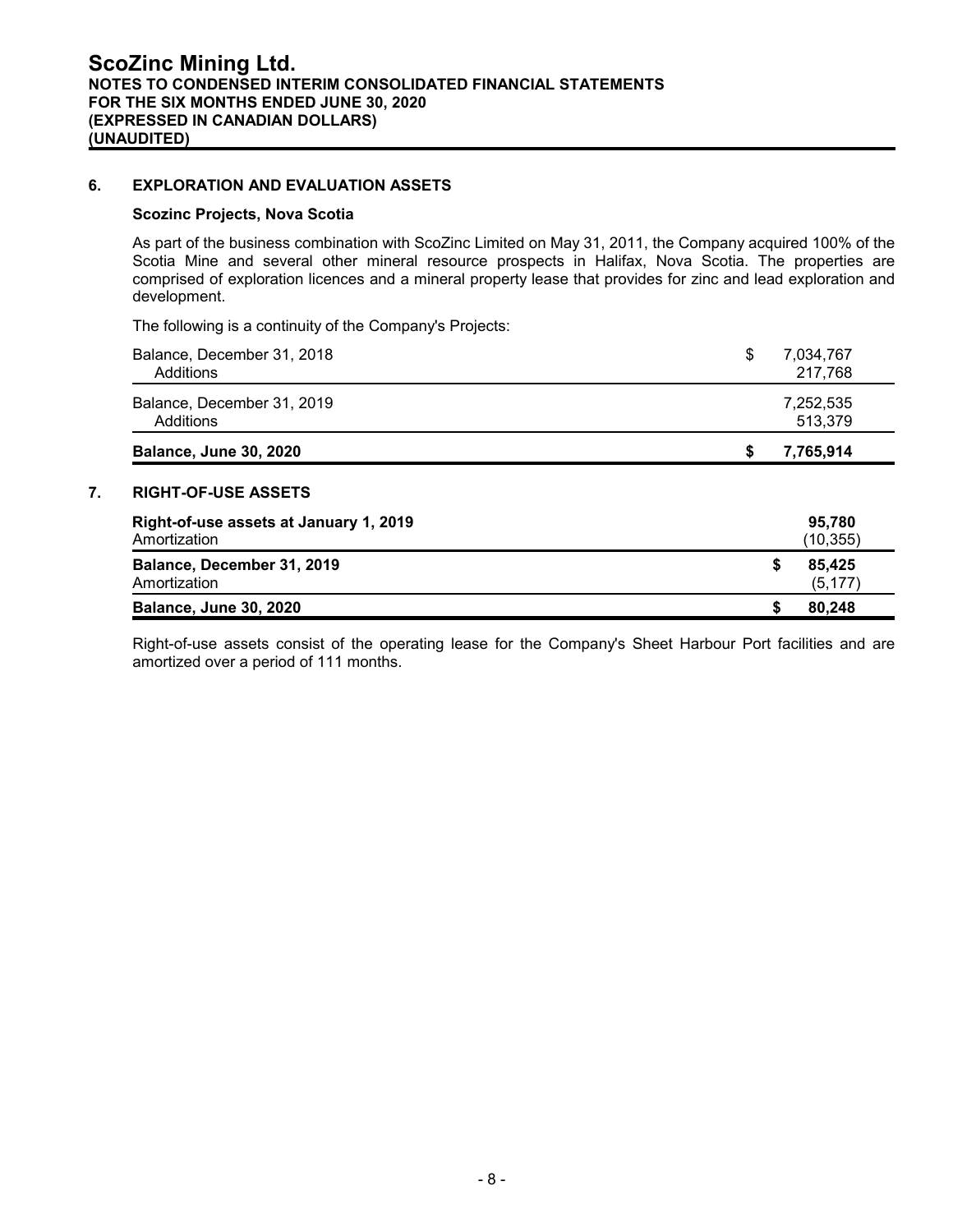#### **8. LEASE LIABILITIES**

At the commencement date of the lease, the lease liability was measured at the present value of the lease payments that were not paid at that date. The lease payments are discounted using an interest rate of 10%, which is the Company's estimated incremental borrowing rate. The continuity of the lease liabilities are presented in the table below:

| Lease liability recorded at January 1, 2019 on adoption of IFRS 16<br>Interest accretion<br>Lease payments        | \$       | 95,780<br>2,186<br>(16,000)  |
|-------------------------------------------------------------------------------------------------------------------|----------|------------------------------|
| Balance, December 31, 2019<br>Interest accretion<br>Lease payments                                                | \$       | 81,966<br>3,744<br>(8,000)   |
| <b>Balance, June 30, 2020</b>                                                                                     | \$       | 77,710                       |
| As at June 30, 2020:<br>Less than one year<br>Greater than one year<br><b>Total lease obligation</b>              | \$<br>\$ | 13,790<br>63,920<br>77,710   |
| <b>Maturity Analysis - Contractual Undiscounted Cash Flows</b>                                                    |          |                              |
| As at June 30, 2020:<br>Less than one year<br>Greater than one year<br><b>Total undiscounted lease obligation</b> | \$<br>\$ | 16,000<br>108,000<br>124,000 |
|                                                                                                                   |          |                              |

#### **9. ACCOUNTS PAYABLE AND ACCRUED LIABILITIES**

|                                    |    | <b>June 30,</b><br>2020 |   | December 31,<br>2019 |
|------------------------------------|----|-------------------------|---|----------------------|
| Trade payables<br>Accrued expenses | \$ | 183,009<br>73,409       | S | 250,215<br>88,909    |
|                                    | S  | 256,418                 |   | 339,124              |

On March 17, 2020 the Company issued 150,000 common shares (ascribed a fair value of \$66,000) to the Company's former CEO to settle \$197,190 in accrued liabilities owed to the former CEO resulting in a gain on settlement of debt of \$131,190 recognized on the Company's statement of loss on comprehensive loss.

#### **10. DECOMMISSIONING LIABILITY**

The Company has agreed with the Province of Nova Scotia (Department of Natural Resources) to remediate the Scotia Mine facility to an agreed status at the completion of the mining operations at the site. The Company believes that the reclamation of the mine site will cost \$2,600,000. As the Scotia Mine facility is currently not in production and under care and maintenance, the Company has accrued the full amount potentially due.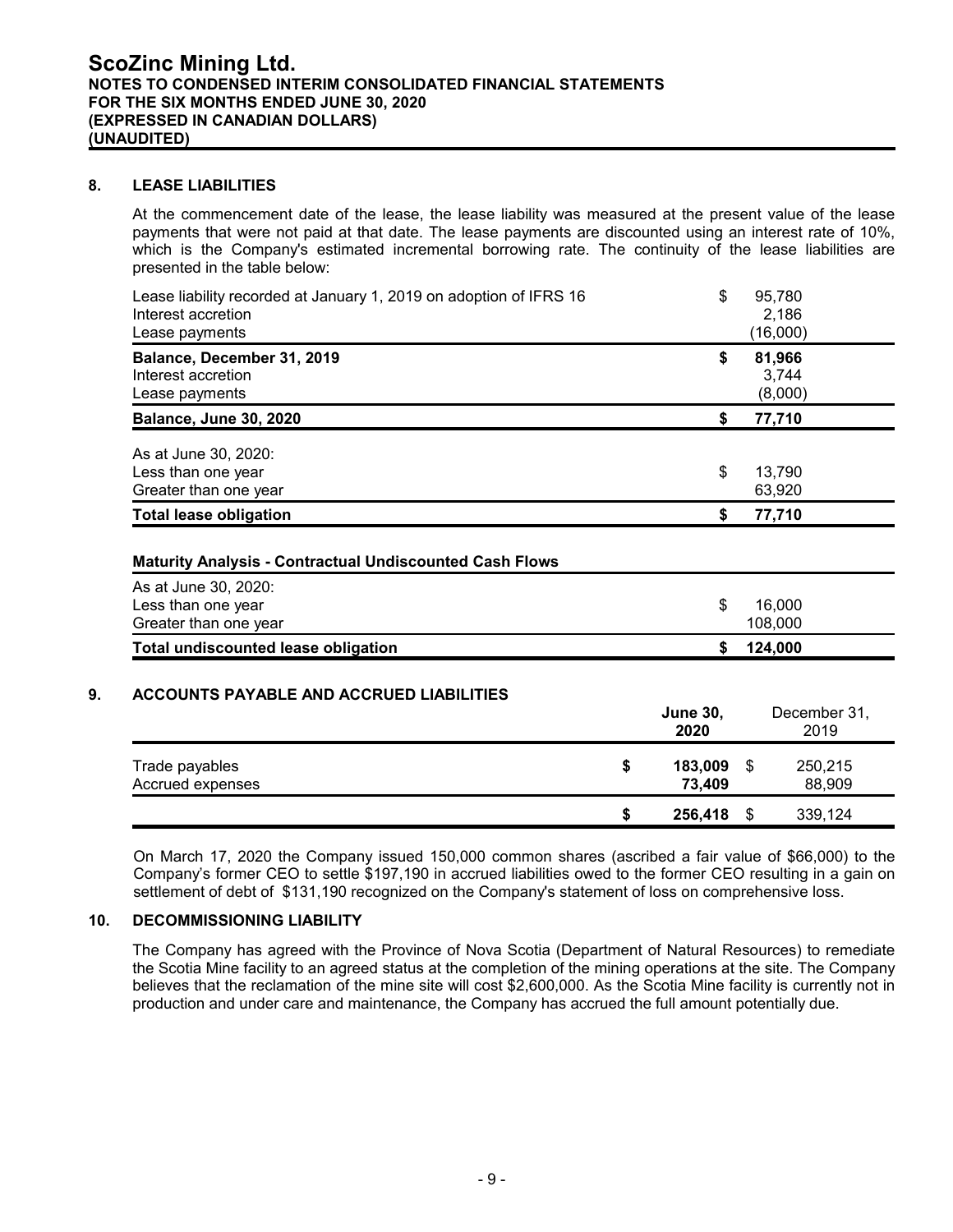#### **11. SHARE CAPITAL**

#### (a) AUTHORIZED

Unlimited number of common shares without par value Unlimited number of Class A preferred shares with no par value Unlimited number of Class B preferred shares with a par value of \$10 per share

# (b) ISSUED - COMMON SHARES

|                                                  | <b>Shares</b> |    | <b>Amount</b> |
|--------------------------------------------------|---------------|----|---------------|
| Balance, December 31, 2018                       | 5,266,044     | \$ | 81,358,592    |
| Private placement, net of costs                  | 1,100,000     |    | 515,000       |
| Issuance of warrants on private placement        |               |    | (69, 630)     |
| Issuance of broker warrants on private placement |               |    | (4,684)       |
| Issued on settlement of debt                     | 391,666       |    | 176,250       |
| <b>Balance, June 30, 2019</b>                    | 6,757,710     |    | 81,975,528    |
| Balance, December 31, 2019                       | 10,101,460    | S  | 82,642,357    |
| Private placements, net of costs                 | 3,833,333     |    | 1,094,672     |
| Issuance of warrants on private placement        |               |    | (723, 837)    |
| Issuance of broker warrants on private placement |               |    | (10, 577)     |
| Issued on settlement of debt (Note 9)            | 150,000       |    | 66,000        |
| <b>Balance, June 30, 2020</b>                    | 14,084,793    |    | 83,068,615    |

On May 29, 2020, the Company closed a third and final tranche of a non-brokered private placement of units of the Company ("Units"), with previous tranches having been closed on April 22, 2020 and May 22, 2020. The aggregate gross proceeds of the private placement was \$1,150,000 based on the issuance of 3,833,333 Units at a price of \$0.30 per Unit. Each Unit consists of one common share of the Company and a common share purchase warrant (a "Warrant"). Each full Warrant is exercisable into a common share at a price of \$0.50 per common share for a period of twenty-four months from the date of issue.

In connection with the private placement the Company paid cash finder's fees of \$18,759 and issued 62,531 compensation warrants as share issue costs, with each compensation warrant having the same terms as the Warrants issued as part of a Unit. Total cash costs of issue were \$55,328.

Directors, officers and other insiders of the Company subscribed 1,256,620 Units, for gross proceeds of \$376,986.

The fair value of the 3,833,333 warrants issued in conjunction with this private placement is \$723,837, as calculated using the Black-Scholes option pricing model with the following assumptions: a 24 months expected life; share price of \$0.50; 124% expected volatility; risk free interest rate of between 0.28% and 0.33%; and an expected dividend yield of 0%. Volatility is calculated based on the changes in historical stock prices over the expected life of the warrants.

The fair value of the 62,531 broker warrants issued in conjunction with this private placement is \$10,577, as calculated using the Black-Scholes option pricing model with the following assumptions:a 24 months expected life; share price of \$0.50; 124% expected volatility; risk free interest rate of between 0.28% and 0.33%; and an expected dividend yield of 0%. Volatility is calculated based on the changes in historical stock prices over the expected life of the warrants.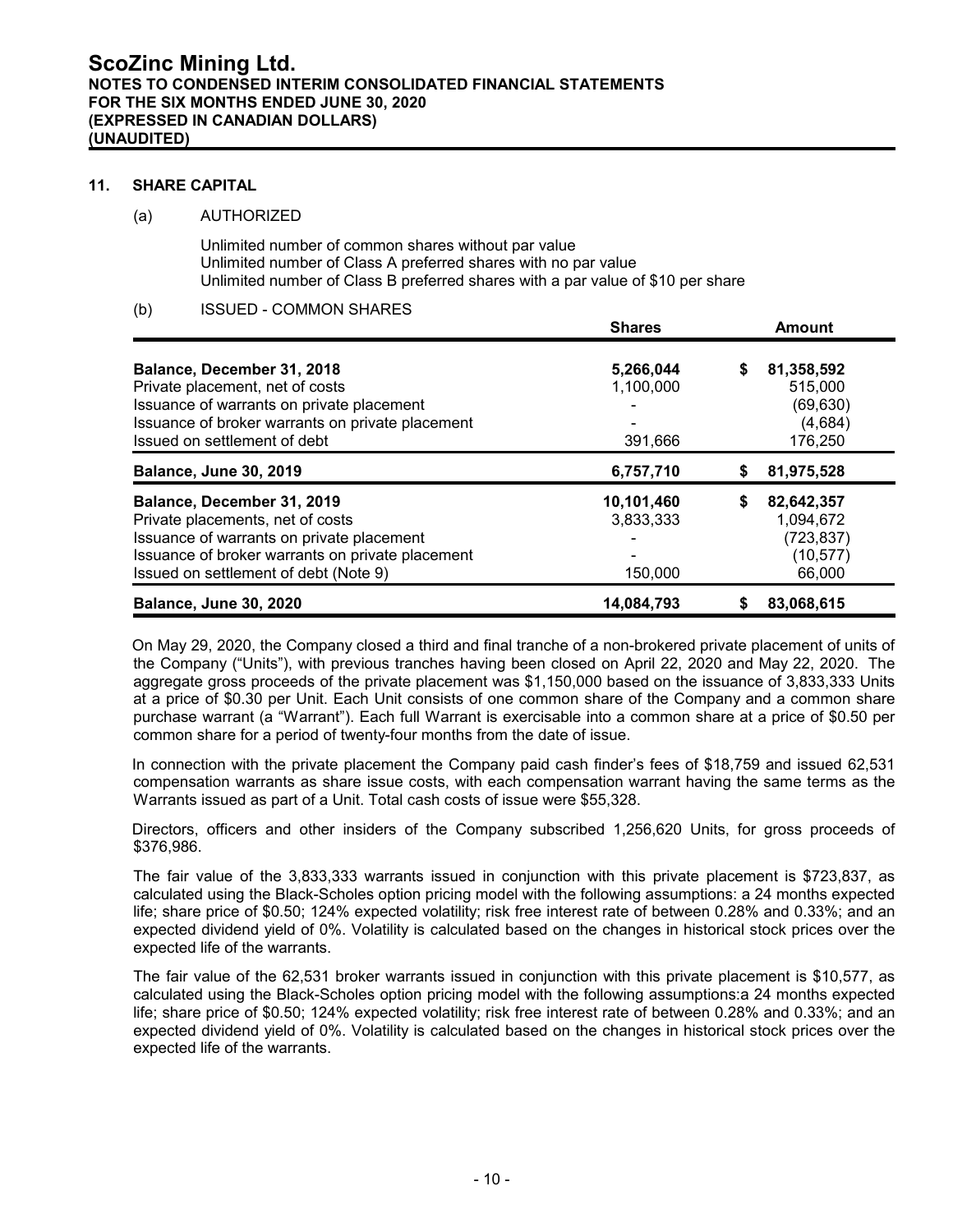#### **12. SHARE BASED PAYMENTS**

#### a) **Stock Option Plan**

A stock option plan ("Plan") was established to provide incentive to qualified parties to increase their proprietary interest in the Company and thereby encourage their continuing association with the Company. Each year, shareholders of the Company approve the Plan at the Annual General Meeting. The Plan provides that the Board of Directors of the Company may from time to time, in its discretion, grant to directors, officers, employees and consultants of the Company, or any subsidiary of the Company, the option to purchase common shares. The Plan provides for a floating maximum limit of 10% of the outstanding common shares of the common shares as permitted by the policies of the TSX-V. Options under the Plan have five-year terms with vesting as determined by the Board.

Share option activity for the six months ended June 30, 2020 and 2019 are as follows:

|                                                             | Number of<br><b>Stock Options</b><br>Outstanding | <b>Weighted Average</b><br>Exercise Price (\$) |
|-------------------------------------------------------------|--------------------------------------------------|------------------------------------------------|
| Balance - December 31, 2018 and June 30, 2019               | 339,000                                          | 1.40                                           |
| Balance - December 31, 2019<br>Granted<br>Expired/cancelled | 733,000<br>268,000<br>(86,000)                   | 0.83<br>0.46<br>(1.72)                         |
| <b>Balance - June 30, 2020</b>                              | 915,000                                          | 0.64                                           |

On February 5, 2020, the Company granted 40,000 options to purchase common shares of the Company to a director of the Company. Each option is exercisable at a price of \$0.52 for a ten year term. A fair value of \$24,556 was assigned to these options, estimated using the Black-Scholes valuation model with the following weighted average assumptions: dividend yield 0%, share price of \$0.64 expected volatility 124% a risk-free rate of return 1.39% and expected life of 10 years. These options are subject to vesting at a rate of 25% every six months.

On June 28, 2020, the Company granted 228,000 options to purchase common shares of the Company to officers and employees of the Company. Each option is exercisable at a price of \$0.45 for a ten year term. A fair value of \$91,268 was assigned to these options, estimated using the Black-Scholes valuation model with the following weighted average assumptions: dividend yield 0%, share price of \$0.42 expected volatility 124% a risk-free rate of return 1.39% and expected life of 10 years. These options are subject to vesting at a rate of 25% every six months.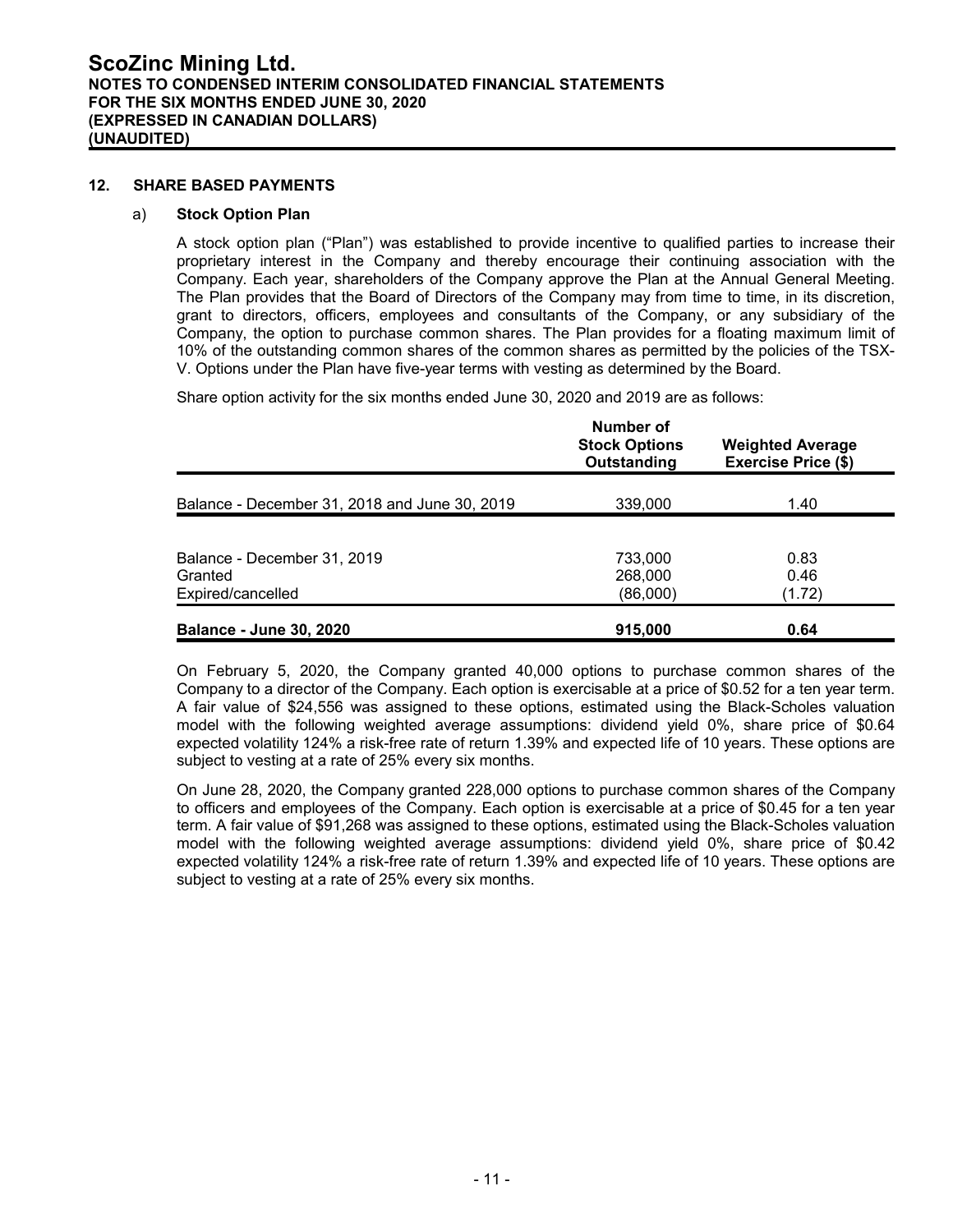#### **12. SHARE BASED PAYMENTS (Continued)**

#### a) **Stock Option Plan** (continued)

The following table summarizes information about stock options outstanding as at June 30, 2020:

| Number of<br><b>Options</b><br>Outstanding | <b>Expiry Date</b> | <b>Exercise</b><br>Price (\$) | <b>Weighted Average</b><br>Remaining<br><b>Contractual</b><br>Life (years) | Number of<br><b>Options</b><br><b>Vested</b><br>(Exercisable) |
|--------------------------------------------|--------------------|-------------------------------|----------------------------------------------------------------------------|---------------------------------------------------------------|
| 33,000                                     | August 25, 2020    | 1.35                          | 0.15                                                                       | 33,000                                                        |
| 164,000                                    | July 13, 2022      | 1.11                          | 2.04                                                                       | 164,000                                                       |
| 215,000                                    | July 3, 2024       | 0.45                          | 4.01                                                                       | 207,500                                                       |
| 90,000                                     | August 12, 2024    | 0.45                          | 4.12                                                                       | 90,000                                                        |
| 50,000                                     | August 20, 2024    | 0.75                          | 4.14                                                                       | 50,000                                                        |
| 50,000                                     | August 20, 2024    | 0.60                          | 4.14                                                                       | 50,000                                                        |
| 20,000                                     | October 3, 2024    | 0.60                          | 4.26                                                                       | 6,667                                                         |
| 9,000                                      | October 3, 2024    | 0.45                          | 4.26                                                                       | 9,000                                                         |
| 9,000                                      | October 3, 2024    | 0.60                          | 4.26                                                                       | 9,000                                                         |
| 7,000                                      | October 3, 2024    | 0.75                          | 4.26                                                                       | 7,000                                                         |
| 40,000                                     | February 5, 2030   | 0.52                          | 9.61                                                                       | 10,000                                                        |
| 228,000                                    | June 18, 2030      | 0.45                          | 9.97                                                                       | 57,000                                                        |
| 915,000                                    |                    | 0.64                          | 5.29                                                                       | 693,167                                                       |

#### b) **Warrants**

The following table reflects the continuity of warrants for the six months ended June 30, 2020 and 2019:

|                                                         | Number of<br><b>Warrants</b><br>Outstanding | <b>Weighted Average</b><br><b>Exercise Price</b> |
|---------------------------------------------------------|---------------------------------------------|--------------------------------------------------|
| Balance, December 31, 2018<br>issued                    | 1,060,000<br>587,000                        | \$<br>1.50<br>\$<br>0.75                         |
| <b>Balance - June 30, 2019</b>                          | 1,647,000                                   | 1.24<br>S                                        |
| Balance - December 31, 2019<br><b>Issued</b><br>Expired | 4,897,000<br>3,895,864<br>(560,000)         | 0.78<br>\$<br>\$<br>0.50<br>\$<br>(1.50)         |
| <b>Balance - June 30, 2020</b>                          | 8,232,864                                   | 0.60<br>S                                        |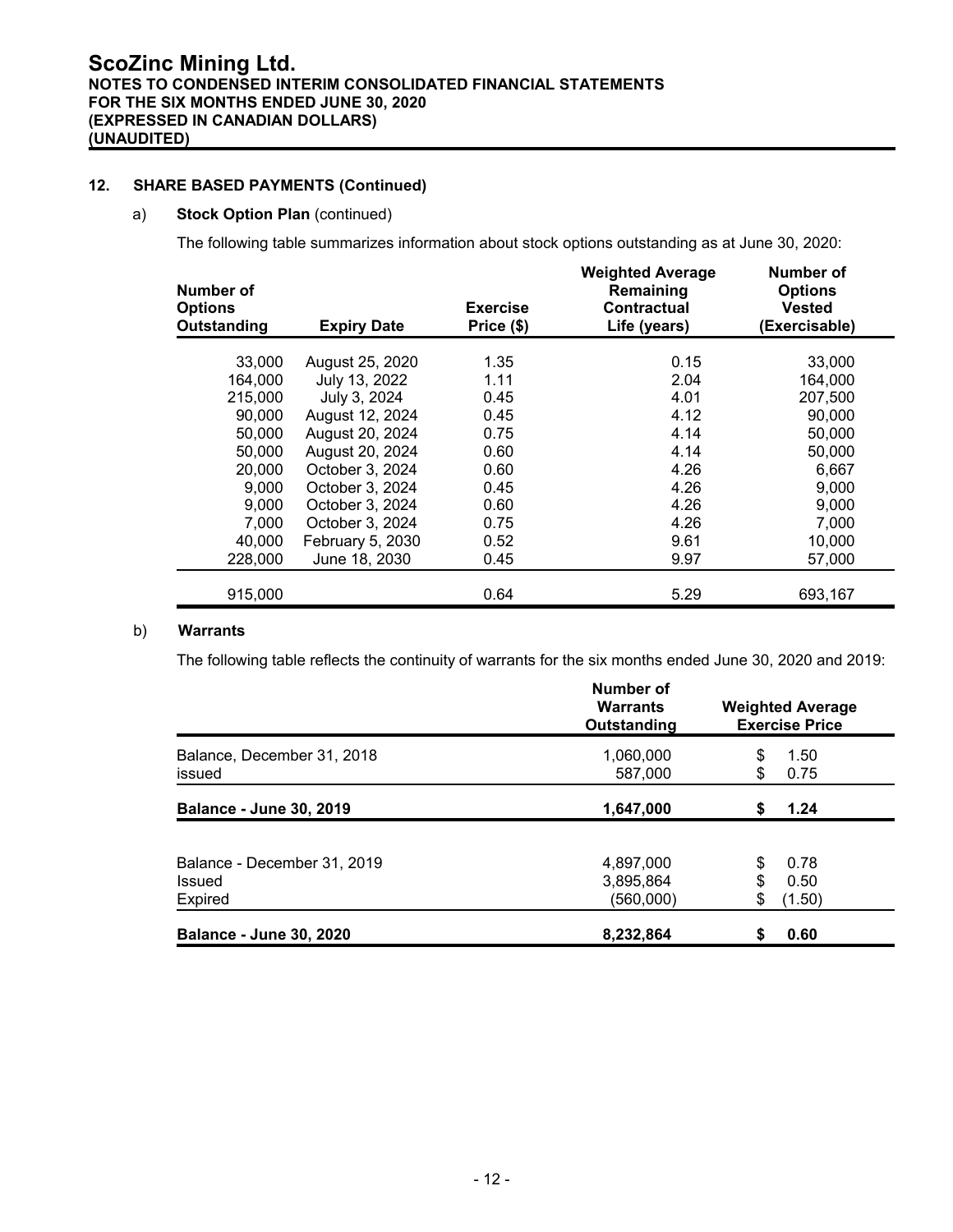#### **12. SHARE BASED PAYMENTS (Continued)**

#### b) **Warrants**

The following table summarizes information about warrants outstanding as at June 30, 2020:

|                                             | <b>Weighted Average</b> |                               |                                          |                                               |  |  |  |  |
|---------------------------------------------|-------------------------|-------------------------------|------------------------------------------|-----------------------------------------------|--|--|--|--|
| Number of<br><b>Warrants</b><br>Outstanding | <b>Expiry Date</b>      | <b>Exercise</b><br>Price (\$) | Remaining<br>Contractual<br>Life (years) | Number of<br><b>Warrants</b><br>(Exercisable) |  |  |  |  |
| 500,000                                     | July 18, 2020           | 1.50                          | 0.05                                     | 500,000                                       |  |  |  |  |
| 550,000                                     | April 10, 2021          | 0.75                          | 0.78                                     | 550,000                                       |  |  |  |  |
| 37,000                                      | April 10, 2021          | 0.75                          | 0.78                                     | 37,000                                        |  |  |  |  |
| 1,250,000                                   | August 20, 2021         | 0.55                          | 1.14                                     | 1,250,000                                     |  |  |  |  |
| 2,000,000                                   | Sept. 20, 2021          | 0.55                          | 1.22                                     | 2,000,000                                     |  |  |  |  |
| 1,721,178                                   | April 22, 2022          | 0.50                          | 1.81                                     | 1,721,178                                     |  |  |  |  |
| 1,658,549                                   | May 22, 2022            | 0.50                          | 1.89                                     | 1.658.549                                     |  |  |  |  |
| 516,137                                     | May 29, 2022            | 0.50                          | 1.91                                     | 516,137                                       |  |  |  |  |
|                                             |                         |                               |                                          |                                               |  |  |  |  |
| 8,232,864                                   |                         | 0.60                          | 1.41                                     | 8,232,864                                     |  |  |  |  |

# **13. COMMITMENTS AND CONTINGENCIES**

#### COVID-19

Due to the worldwide COVID-l9 outbreak, material uncertainties may come into existence that could influence management's going concern assumption. Management cannot accurately predict the future impact COVID-19 may have on:

- Global metal prices;
- The severity and the length of potential measures taken by governments to manage the spread of the virus and their effect on labour availability and supply lines;
- Availability of essential supplies;
- Purchasing power of the Canadian dollar; and
- Ability to obtain funding.

At the date of the approval of these consolidated financial statements, the Canadian government has not introduced measures which impede the activities of the Company. Management believes the business will continue and accordingly, the current situation bears no impact on management's going concern assumption. However, it is not possible to reliably estimate the length and severity of these developments and the impact on the financial results and condition of the Company in future periods.

#### **14. BASIC AND DILUTED LOSS PER SHARE**

Basic loss per share is computed using the weighted average number of common shares outstanding during the period. Diluted loss per share, which reflects the maximum possible dilution from the potential exercise of warrants and stock options, is the same as basic loss per share for the period ended. The effect of potential issuances of shares under options and warrants would be anti-dilutive for the six months ended June 30, 2020 and 2019 as they would decrease the loss per share, consequently the weighted average number of common shares outstanding for basic and diluted are the same.